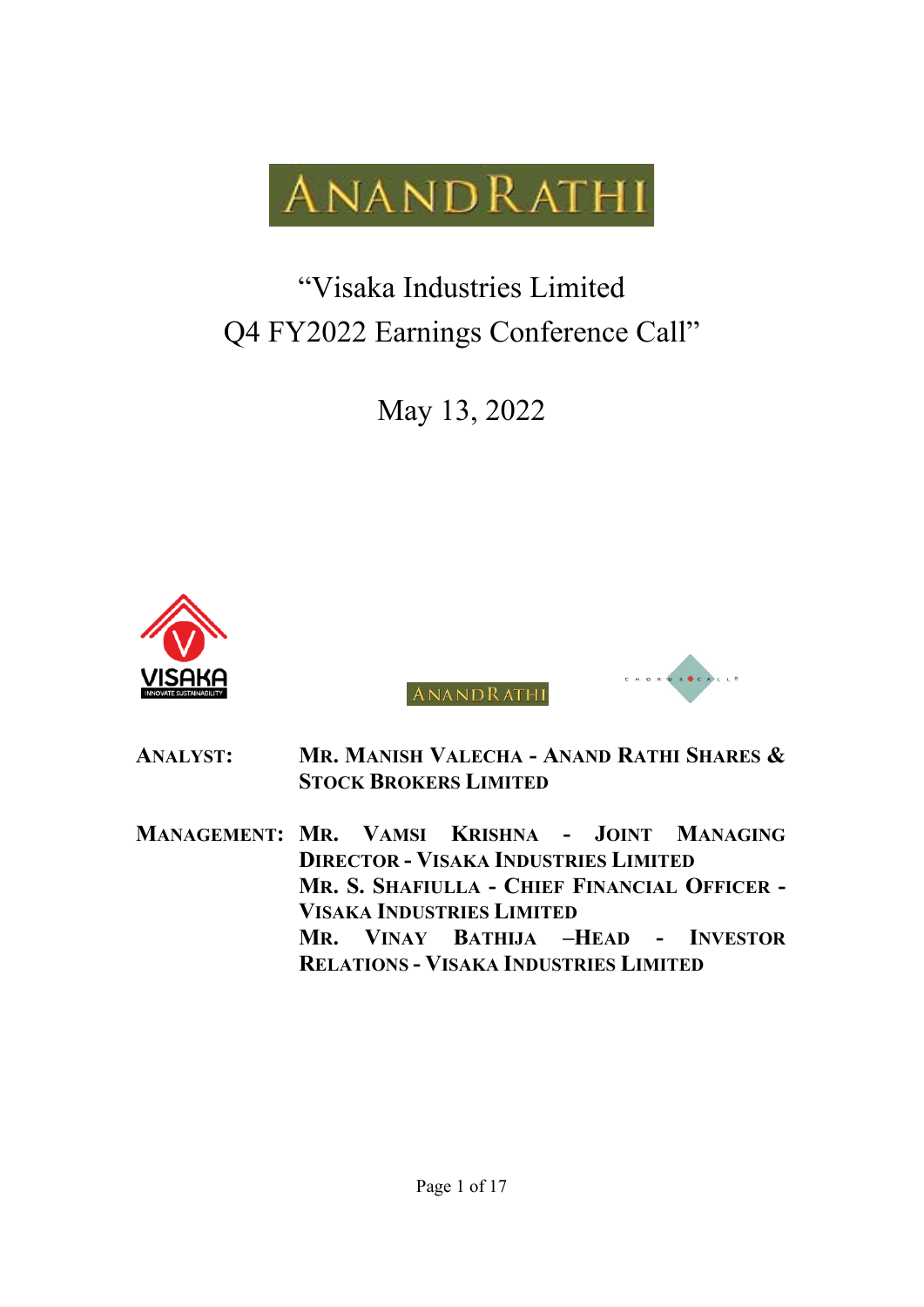- **Moderator**: Ladies and gentlemen, good day and welcome to the Visaka Industries Q4 FY2022 Earnings Conference Call hosted by Anand Rathi Shares and Stock Brokers. As a reminder, all participant lines will be in the listen-only mode. There will be an opportunity for you to ask questions after the presentation concludes. Should you need assistance during the conference call, please signal an operator by pressing '\*' then '0' on your touchtone phone. I now hand the conference over to Mr. Manish Valecha from Anand Rathi. Thank you and over to you Sir!
- **Manish Valecha**: Thank you. Good afternoon ladies and gentlemen. Welcome you all to the Q4 FY2022 results conference call of Visaka Industries Limited. We have with us from the management, Mr. Vamsi Krishna - Joint Managing Director, Mr. S Shafiulla - Chief Financial Officer, and Mr. Vinay Bathija – Head Investor Relations. I would now like to hand over the call to Mr. Vamsi Krishna for his opening remarks. Over to you Sir!
- **Vamsi Krishna**: Thank you so much for that. Very good evening to everybody on the call. Thank you all for joining and participating in our earnings call for Q4 FY2022 and FY2022 for the entire financial year. First half I would like to congratulate for good FY2022. This has been one more good year sequentially as your company has achieved the highest turnover and profit in the history of the company. I now shall brief you on each segment.

To start with Vnext boards and panels, the volumes have been quite impressive clocking 16% and 8% growth year-on-year and quarter-on-quarter for Q4, for the full year the volumes have grown by 35%. We see this segment continue its performance as home affordability rates increase. Corporates begin to do new capex expansions we have seen very good drive for this product over the years. Thought majority of the market we saw for this segment has been domestic the exports we see having a very good growth pickup. The exports for the quarter grew 32% and for the full year ended we grew almost about 52% over the last financial year. Our Coimbatore plant also has begun production early this year and has been serving the markets down south. The utilization rates have been picking up touching more than 90% for Q4 overall. The product that is the FCB segment, the Fibre Cement Boards is just beginning to be accepted at a large scale by the general community because of its several advantages over the other competitive products. We truly feel we have a long way to go and we are just at the beginning. We shall continue to put in the efforts to maximize the growth in this segment.

With the new announcements in the country happening in terms of warehouses and other SMEs we see a really good growth trajectory for the boards and panels. Post-COVID the demand that we see has picked up dramatically because of the advantages that we see, which has less labour to use in the construction compared to the traditional and this is what has been realized by the market as well. The yarn segment has had an impressive recovery achieved the highest revenues and profits for the full year, volumes for the full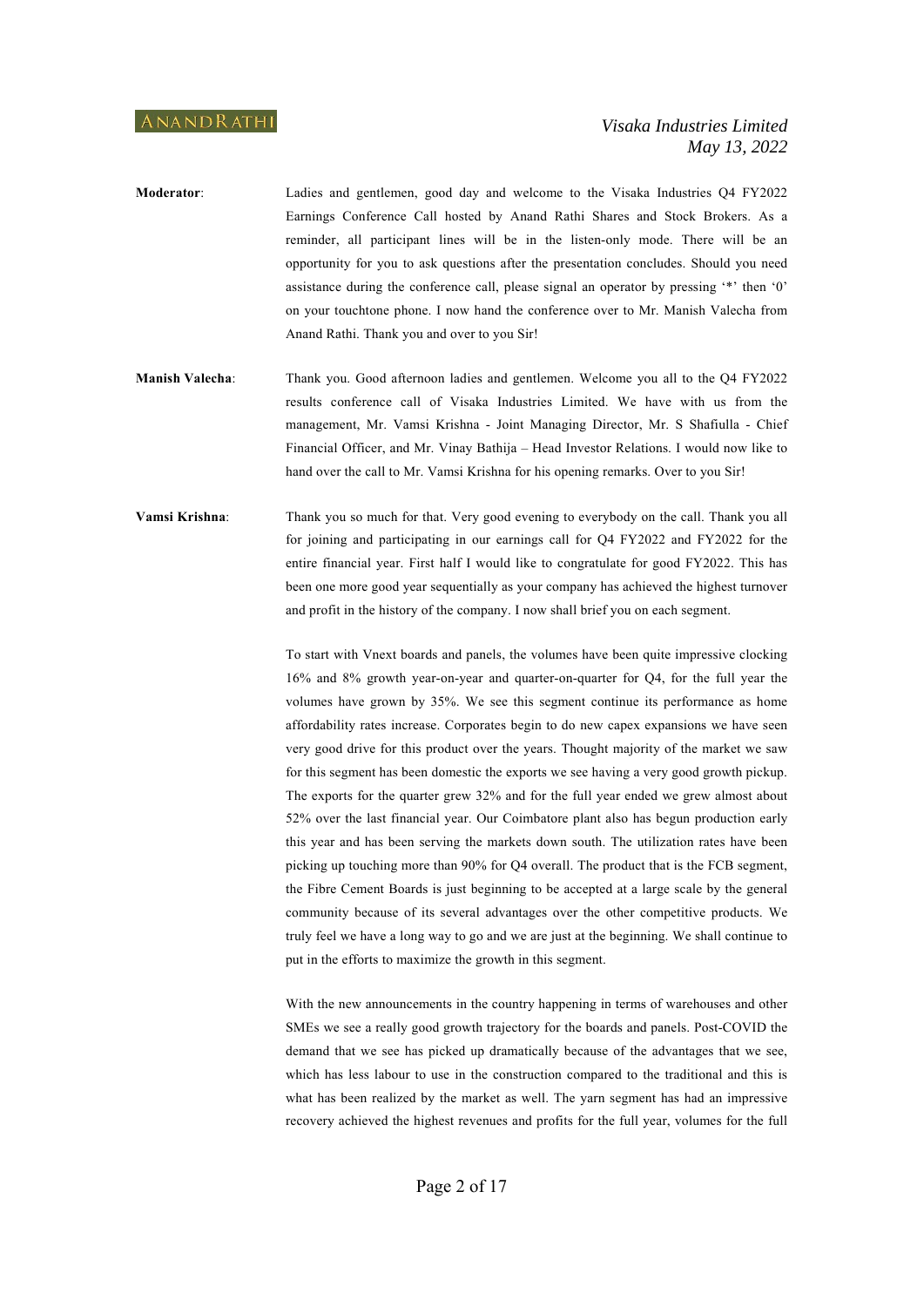year has grown by 60% for the financial fiscal compared to the last. The demand is back this year as things have become normal and economic activity has picked up well. The main markets like Mumbai and Bhilwara are fully operational and also the sustainability factor especially in clothing picking up is seeing a good rise in the market. This product is widely used for purposes like premium clothing, curtains and other segments and in this segment we are doing well in India and in exports as well. The sustainability segment, which is bringing a new product from our site where we recycle PET bottles has seen very good acceptance in the market both domestically and internationally giving way to a new growth for this division.

Coming to the ATUM Solar Roof, the solar roof product over the years has gone through a tremendous amount of spread and we see a very good acceptance in the market this year, we closed about a volume of around 6 megawatts. This is just a start, the first good year for the ATUM since its launch and we have done some very good prestigious projects wherein we see a very good repeat order from the same customer, which is always a good sign for a new entrant. We have done some very good projects in Q4 like the railways in Bengaluru and the Serum Institute to name a few. We have also got into the hospitality segment like the Mahindra Resorts among others. We see the these days on the digital media about roof generating income for the family while the roof were in question would lack the space utilization, but ATUM takes care of this as well, that is the key advantage as we indicated earlier too. This will reach full capacity this year, the projection is that the market is picking up very well and we are seeing very good acceptance of the product. Usually in the month of January to June the time of year is a peak season for us. For our traditional roofing business taking into consideration this roofing business has done really well, the demand is stable, and the rising rural income over the years has become positive. The impact on the segment and to add the utility of the product we inaugurated our additional line at Rae Bareli plant in the month of March and this has commenced the commercial operations on May 5, 2022. With the new line our capacity for upcoming FY2023 would be 9 lakh metric tons. The economies around the world seem to be overheated considering the upward price pressures around the globe. In our country also there has been considerable inflation as we see the recent hike in the RBI pro-rate. Though these are challenges in terms of increase in raw material prices, supply chain issues, freight costs among other things, our things have done the best to meet the challenges and we continue to work hard towards the set goals.

Coming to the new initiatives strengthening our resolve towards a green and sustainable future and creating forward integrated solutions using our traditional core business products, we have set up a sustainability department, which would help us be on track towards our resolve. Our new initiatives ATUM Charge the progress has been very encouraging. We are very happy to announce that we have setup more than 250 charging stations across the country with the sustainable materials of Vnext and ATUM solar roof. We are the first in the country to create a self-sustaining model wherein all our products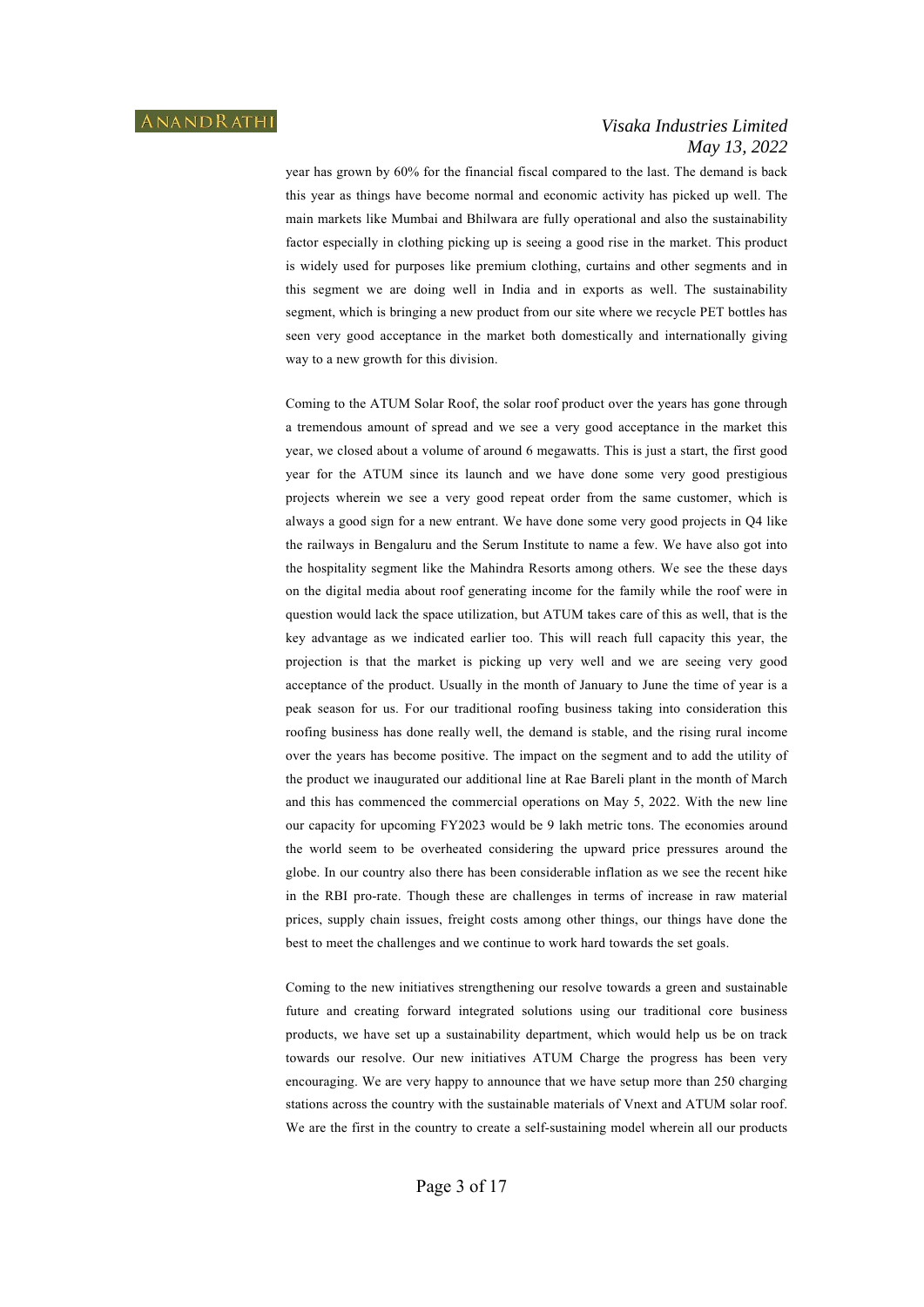come together wherein the Vnext boards, the panels and the planks top of which ATUM solar roof, which fuels the energy needs. Our concept was simple with the change in sustainability area in the country, repowering the energy using clean and renewable resources, all dependent on the traditional thermal power that is where ATUM Charge comes into the picture.

We also have a digital app to support the charging stations this is totally based on IoT. We have also opened the first experience center as we announced last time in terms of what sustainability really means and how we can develop the use of sustainable materials across the country, the first store launched is at Hyderabad, a store we built with 100% sustainable materials, which is again Vnext and solar products, which is an experience center for all things sustainable, so we get an opportunity not just to sell our products, but to explain the end consumer what the true need of a sustainable product really is.

Coming to the financial performance, the total revenue for the current quarter has been 421 Crores compared to 354 Crores of the previous year same quarter an increase of 19%. The revenue for FY2022 has been the highest ever in the company's history at 1416 Crores, an increase of 24% from previous year. EBITDA margins for the current quarter are 13% whereas it was 15%, this is due to the increase in the raw materials and freight cost that we had. PAT for the current quarter is 30 Crores, which is marginally lower compared to 31 Crores last year same quarter, but the PAT for the financial year is 119 Crores compared to 110 Crores, an increase of 7% compared to the previous period. The building product segment revenue was 338 Crores compared to 300 Crores in Q4 of last year showing an increase of 13%. The segment EBIT for the quarter has been 11% for the full year. The yarn business for Q4 was 83 Crores as compared to 54 Crores in the Q4 of last year showing an increase of 54% with segment margin of 21%. The interest cost was almost fattish at 3 Crores this quarter.

To summarize I think to give a closing conclusion mark there is too much uncertainty with regards to the geopolitical situation as we see with supply chain bottlenecks across the country and some pressures on material prices, but your company is on the right track and we are very bullish about the years to come. We are looking at a strong growth and the strong pickup in the months to come in terms of all the divisions that we have. Across the company be it ATUM solar roof or the Vnext boards or the traditional roofing business along with the yarn business we see that we are at a tipping point at the usage of boards and ATUM along with our sustainable yarns, which has been the core focus of the company to invest in products that have a futuristic growth to take the company to the next level and that is where we are heading. Any new infrastructure coming our boards are there, any new power requirements within the infrastructure space is the ATUM solar roof as you all are aware has got patents in India, South Africa and in America and other countries which is patent pending. The new central government parliament the new Vista project is almost using most of our Visaka products, which is a great news to us. Our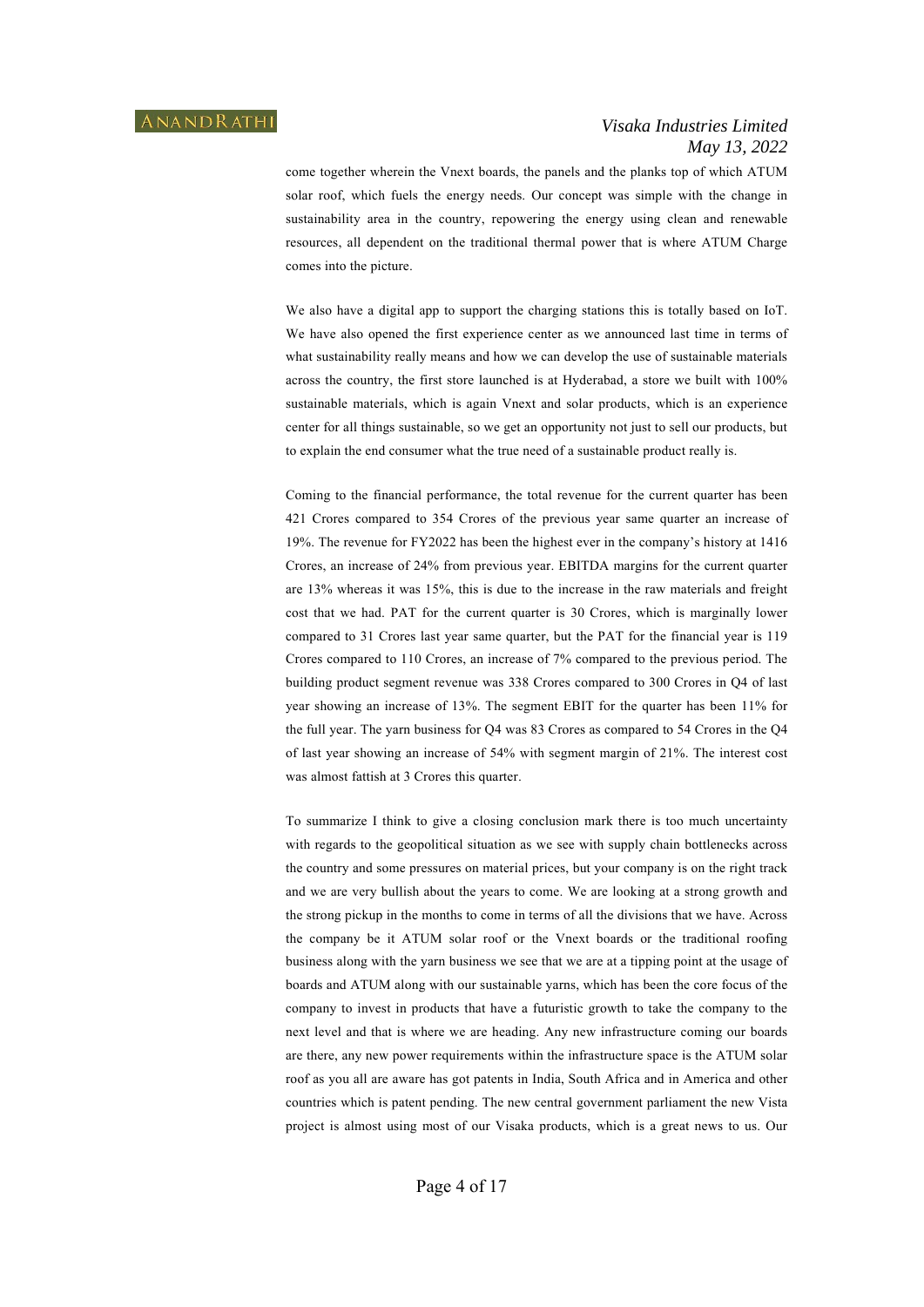yarn segment, which we call on the wonder yarn is made from recycled plastic and is a huge hit in the European, American and Indian market, so overall we are very bullish to look forward to a good year ahead. Thank you.

- **Moderator**: Thank you. We will now begin the question answer session. Ladies and gentlemen, we will wait for a moment while the question queue assembles. The first question is from the line of Subham Agarwal from Aequitas India. Please go ahead.
- **Subham Agarwal**: Thank you for the opportunity. Good evening everyone. First of all really good kudos to entire team of Visaka because all the new initiatives are now showing results, V-Board has also delivered a massive number and Q-on-Q ATUM division has delivered almost doubled in volume which is very significant. Firstly I would like to understand year-onyear our total volume growth was 11.9% and given that we have commissioned two new plants, which improved our capacity by 15%, so what is our goal for next year, what is the volume growth that we are anticipating, if you can elaborate on that?
- **Vamsi Krishna**: So, thank you for that. Yes, as you rightly said most of the new initiatives that the company has taken is in the right direction and is showing results. We are looking at close to around 15% to 20% growth further in the new financial year.
- **Subham Agarwal**: This is volume you are you talking about or total revenue growth?
- **Vamsi Krishna**: Total revenue growth.
- **Subham Agarwal**: Coming to the V-Board part we commissioned the plant last quarter and we are already working at 90% capacity, which signifies that the demand is pretty strong, so do you have any future growth plans in this segment right now that you would like to share?
- **Vamsi Krishna**: Yes, absolutely actually we have some interesting growth plans, we will be announcing shortly on that.
- **Subham Agarwal:** Perfect and lastly on the raw material side, so our margins are kind of subdued as of now still, so what do you think will we be able to pass on more increasing price coming in the next quarter because the demand remains strong or do we still face margin pressure?
- **Vamsi Krishna**: Sure, so one of the reasons the pressure looks quite heavy this year is because of the previous good year that we had just to point out that the main COVID year we had actually very good demand from the rural India even though we had severe lockdowns, so the pressure on demand was quite high, so we could get the maximum price benefit in spite of other cost pressures. This financial year as the pressure of demand is not as much because there was no lockdown, no pent-up demand as we see it, the margins look that with the pressure that it was under, going forward yes, we are expecting the market to be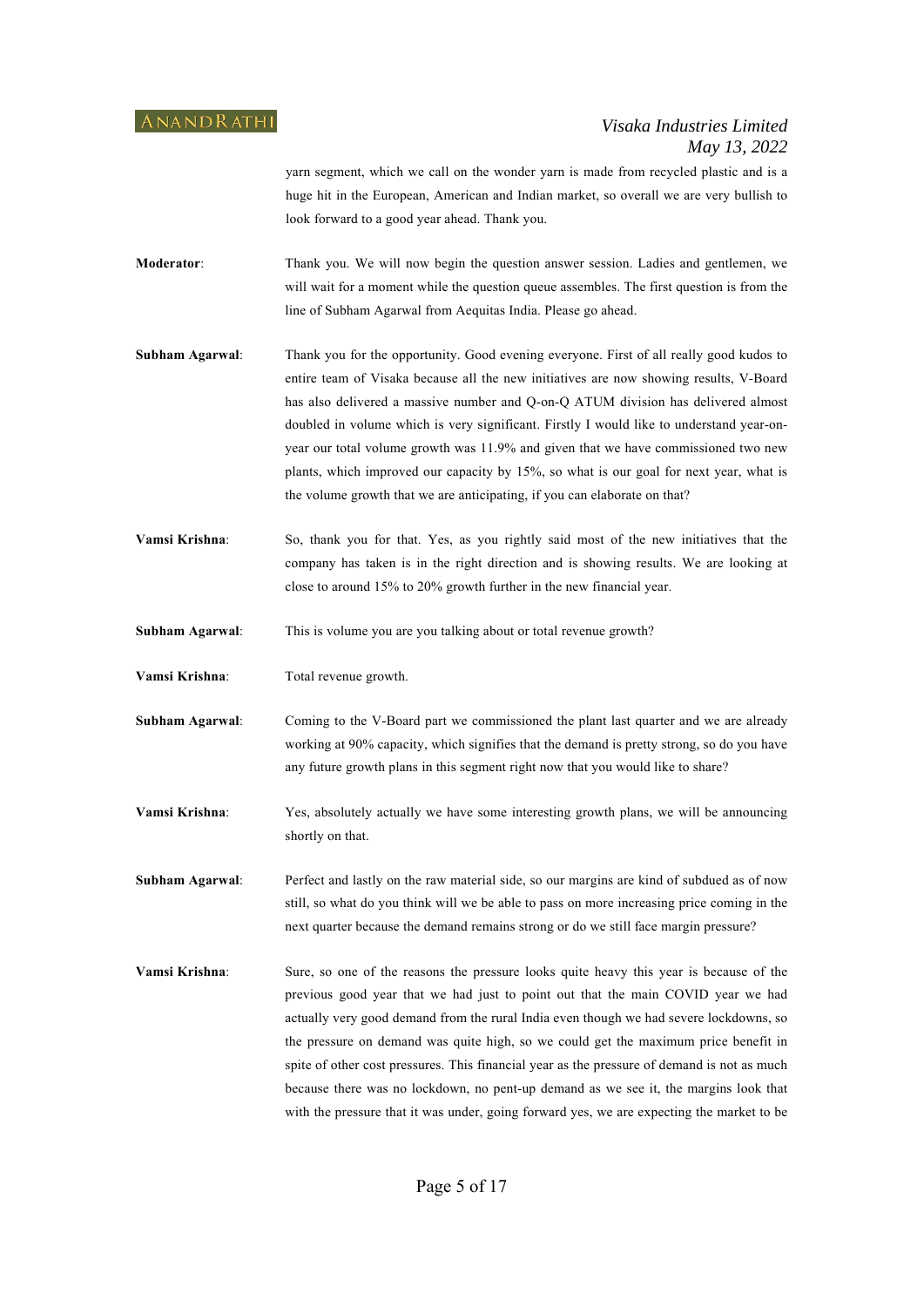positive, we should be able to offset to a large extent in terms of what the pricing pressures we are seeing, we are also looking at the situation wherein because of the China lockdown initiatives and the Russia-Ukraine situation, once things is down and open up I think definitely there will be positive front on the raw material and logistics front in terms of the increase, so we are looking at the situation to be positive for the year.

**Subham Agarwal:** But compared Q-on-Q is there any decline in logistics price or it has remained elevated?

**Vamsi Krishna**: We are not seeing any decline at the moment it remains to be.

**Subham Agarwal**: Lastly on the ceiling division so do you see this margin is sustainable going forward?

**Vamsi Krishna**: Yes I think we got a beautiful mix of new products and the old traditional products as well. Going forward I think because of the demand situation being intact we should be able to get the same margins across the divisions.

**Subham Agarwal:** That is good to hear. That is it from my side and best of luck.

**Moderator**: Thank you. The next question is from the line of Deep Gandhi from Astute investment. Please go ahead.

**Deep Gandhi:** Thanks for the opportunity. So all of my questions are related to the Fibre Cement Board division, so first question I had was so in the presentation you mentioned that you have almost after the new capacity which we have commissioned we have 2.4 lakhs metric tons capacity, so if you can just indicate what kind of capacity do you think the second largest player has, just to get a sense what kind of scale benefit your company has as compared to the other competitors?

**Vamsi Krishna**: So regards to the scale benefit I think right now to look at we are actually the largest player as you are already aware in terms of both supply and production, we are close to almost I think the second player I do not want to comment too much in that, but I think there is a good gap in terms of the order pickup and the deployments that we are doing the aggressive plans that we have taken up, so definitely we do have a larger spread because of our distribution pattern, we have a very strong network which we carry on from our traditional business that has been our learning and approach is to make the product as available across the country, so we have more than 2500 selling points across the country just for the board division apart from the 10000 selling points we have for the traditional business, so in terms of scale definitely we are adding more and more every month and that is it for now I would like to comment on that.

**Deep Gandhi**: It will be very helpful if you can also just give some broad number I do not want the exact, but if you can a little bit quantify the difference in scale?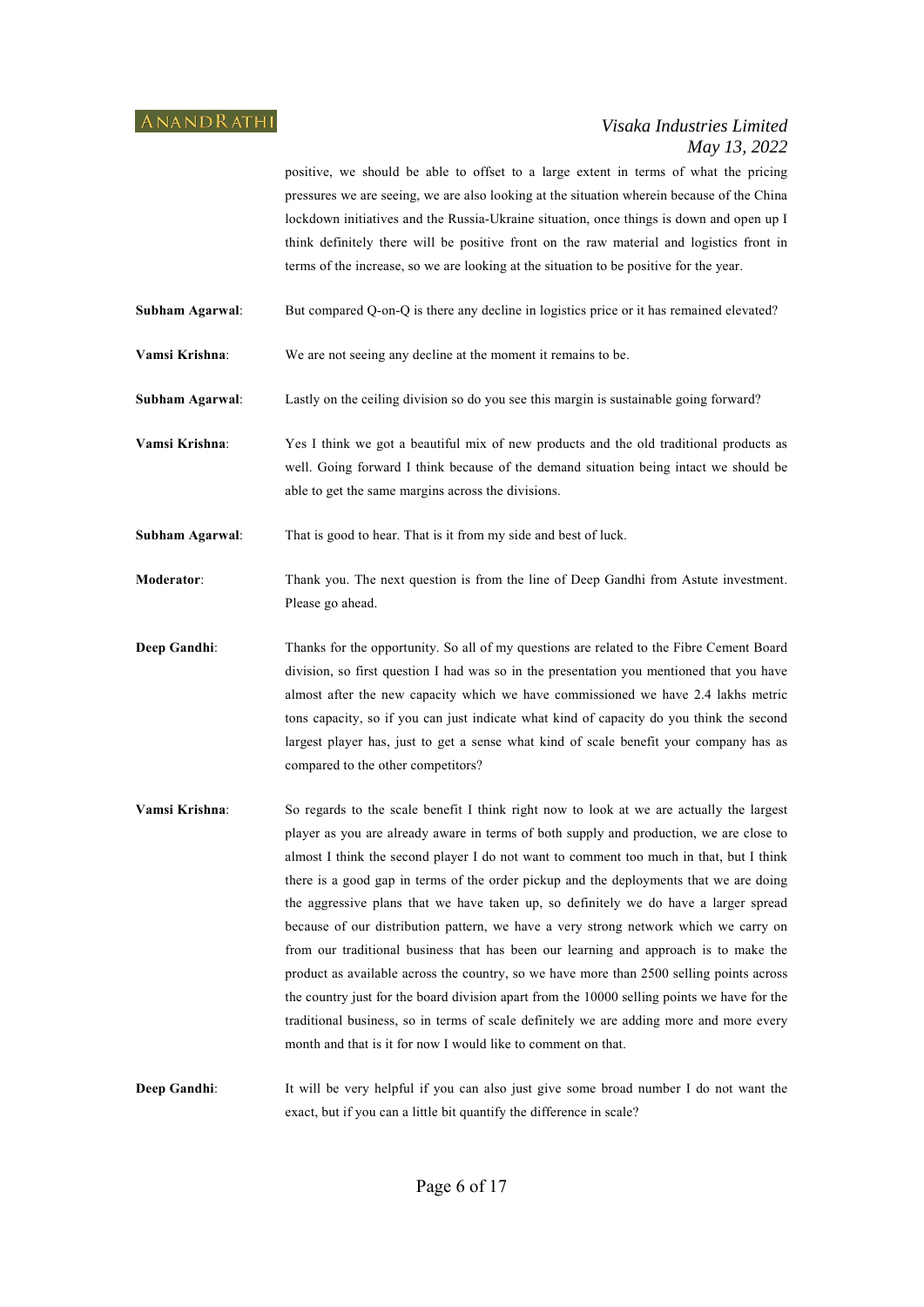- **Vamsi Krishna:** I can tell you that we are almost about 40% of the current market share, I can give you my details I think you will have to ask competitors about their details, but as far as we are concerned I think our company is on the right side.
- **Deep Gandhi**: In the past calls you have alluded that you are also present in the value added products in this division so I just wanted to understand what is the difference between a normal Fibre Cement and value added product, so if you can please explain that?
- **Vamsi Krishna**: Value added product depends on the application really, so we make products right from 4 mm to 25 mm interior and exterior at that we have specific applications where the exterior products go either as roof underlay or soffit or decorative tile, so each of these have different raw mix in fact we are one of the companies which are very ahead in terms of R&D we believe that strong R&D always helps us come up with products that are ready for the future, so in terms of that I cannot tell you the specifics of my raw mix and R&D of course, but that is where the premium increases wherein a certain application requires a certain utility, the product is made according to that raw mix, so based on that our prices for the premium segment varies. I can give you a guideline in terms of the premium products which are used for the external cladding or the decorative cladding are of the highest premium for this segment.
- **Deep Gandhi**: Sure and if you can share was kind of revenue contribution do we have from such products and also the margin difference between a normal and a value added product?
- **Vamsi Krishna**: I will not be able to share the margin difference with you right now, but we are doing almost about 10% to 15% of our total revenue for the segment in the premium space.
- **Deep Gandhi:** Sure, the next question I had is if you can you explain or mention what kind of business in this segment currently is completely B2C and what kind of it is B2B, so currently major part of industry dealing directly with some B2B players like the real estate developers or as direct B2C kind of business has already started so if you can mention that?
- **Vamsi Krishna**: Yes, so we have a very strong base in the retail, we have been very vocal about that, we have a 70% to 30% of business, 70% being through retail that is our B2B and 30% being B2C, which are direct projects.
- **Deep Gandhi:** Sure, so in the past annual reports you do mention the EBITDA margins for this division so if you can mention what kind of margins did we do in FY2022 and also the actual volume sold in FY2022 for this division?
- **Vamsi Krishna**: I do not have the detail with me, my team will share that with you offline regarding that.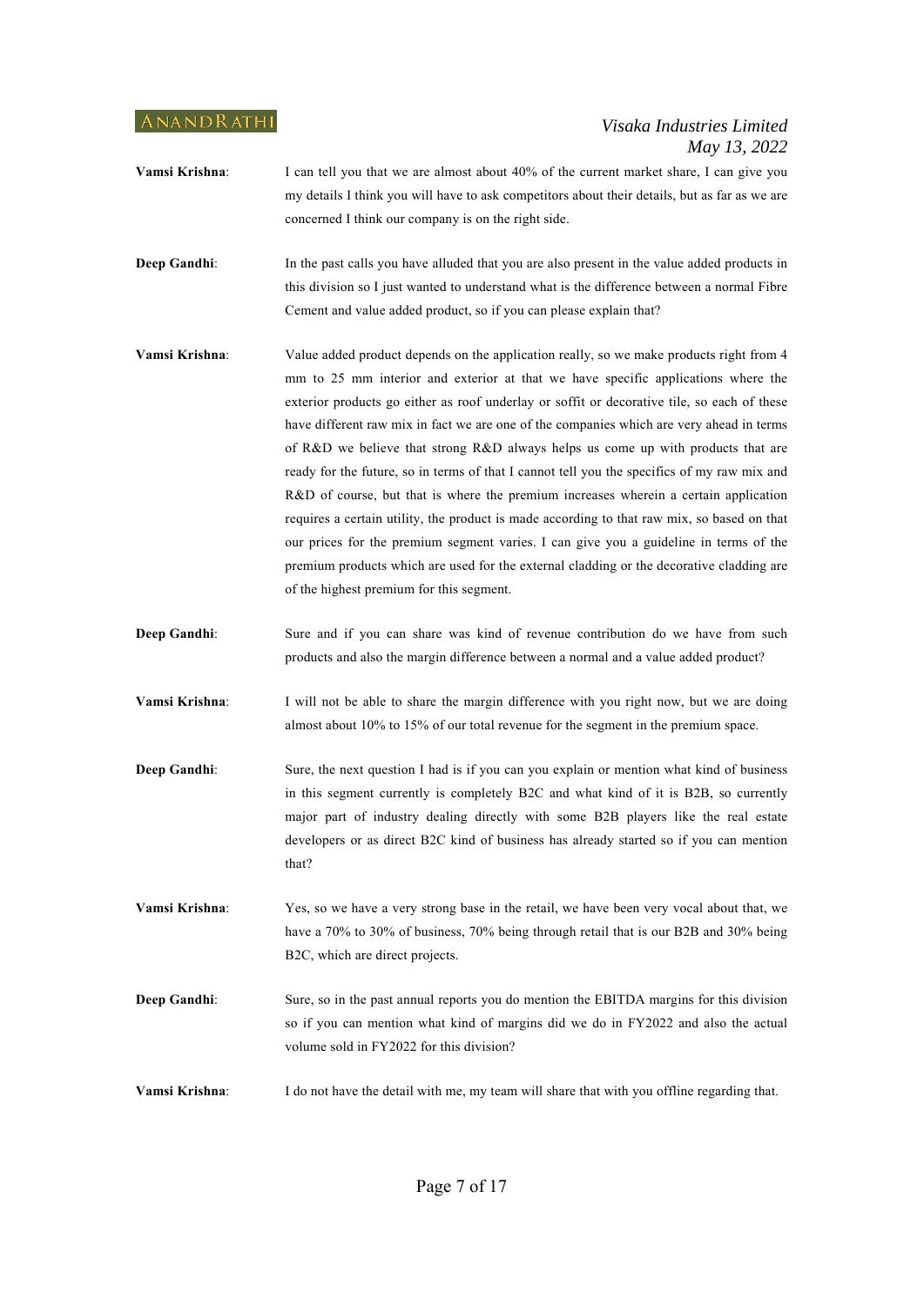**Deep Gandhi**: I will join back in the queue.

**Moderator**: Thank you very much. We will move to the next question from the line of Sunny Wadhwa from HNI. Please go ahead.

**Sunny Wadhwa**: Congratulations on good set of numbers and thank you for the opportunity. In the Vnext board segment what is the business model like is it **(inaudible) 26:33**, also we understand the product is better than Greenply, what has held it back, what is the overall market size here, also ballpark number on what sort of margins we see here, also if you could explain its applications vis-à-vis Greenply?

**Vamsi Krishna:** Surely, so like I was saying the business model for Vnext has been quite strategic actually the whole last 10 years has been to build a strong base in terms of our product deployment, so if you really see we have to target architects, interior designers, the carpenters, applicators and the structural engineers, so these are the four to five major sources or you can call them as influencers where we have to keep tapping on in terms of creating an awareness in terms of specifying our products and in terms of our general distribution pattern, apart from all these we have to maintain a very strong retail network in order to service the above segments. Coming to specific projects when we look at like the new parliament that is coming up or any private project for the Mahindra that will have to be 3 to 4 strong approach in terms of reaching out through their architect, through their main corporate projects team and with the right suitable fabrication team, so it is a multiple approach, it is not that we have to depend on only one stream of sale, so that is the style of functioning that we do, apart from that I think our team is very, very interested in reaching out to innovative approaches like in terms of the applications that we do quite simply in the beginning we almost did close to 25 to 30 applications right, right from false ceiling to mezzanine floors to shelves to internal partitions, so the list just keeps going on and from there trying to find the right fit for us, now today we sell hardly in five to six applications where we are concentrating on as you can call them as our core applications, just to give you an idea the drywall partitions is one of the most accepted applications for a product as such, just to give you an idea in terms of demand growth for that, any commercials, industrial or even residential, which is a smaller margin for us today in terms of the overall market demand, but surely the commercial and the industrial spaces are huge in huge amounts of drywall products where Vnext is the preferred product. Apart from that the utility point of view in comparison with competing products like plywood, gypsum board and even brick wall, we really look at the water, fire and termite resistant quality that has been one of the basic pitch that I think the market has been seeing over the years, we are truly water, fire and termite resistant, which other competing products are not because of the core raw material itself. The inherent quality of our products does not have facility or enabling factor for it to be disintegrated in water like the gypsum boards or catch termites like in the plywood board and we also have a very high fire rating of close to three hours when we do a full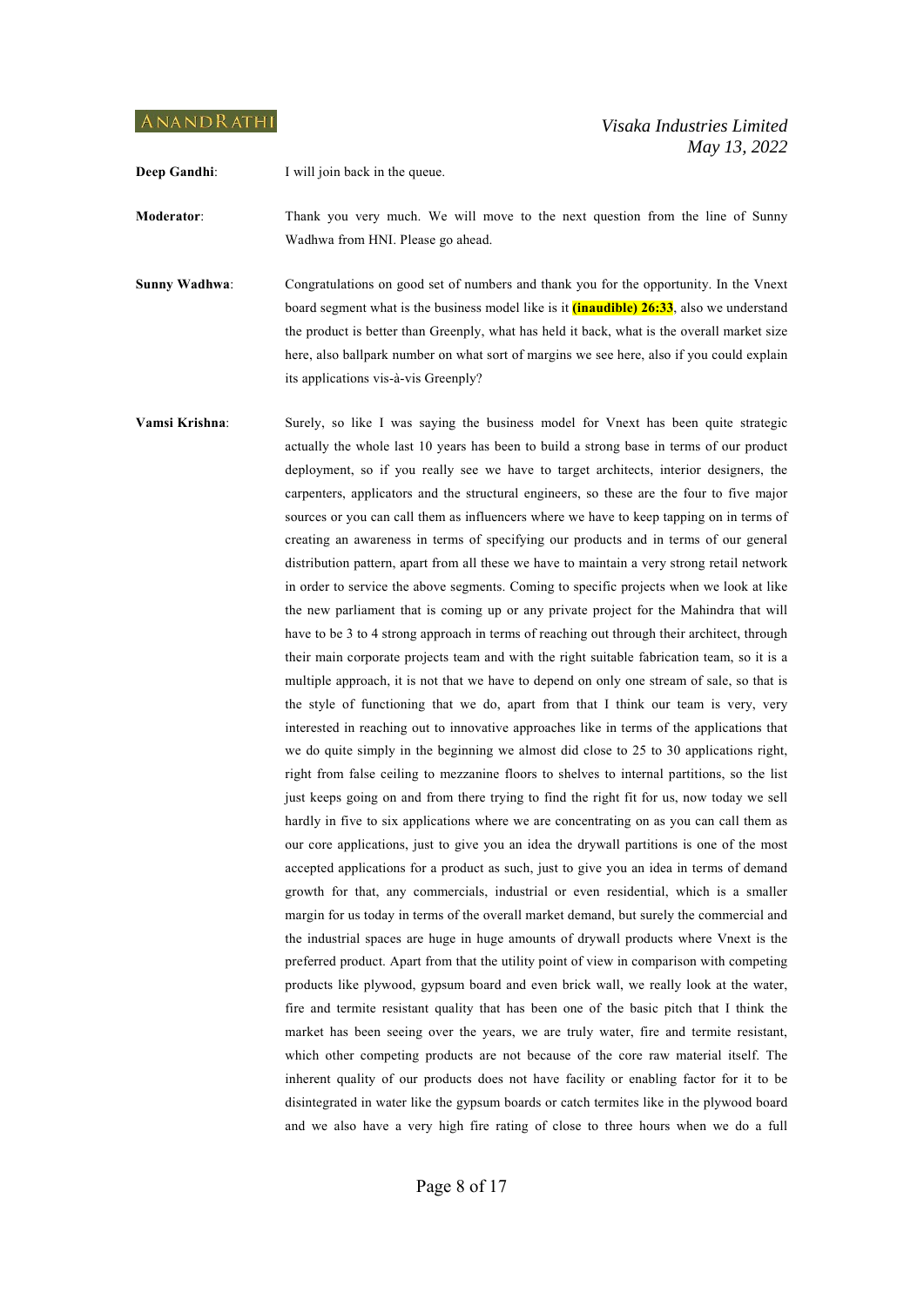construction of our drywalls. Coming to the margins we are seeing a very healthy space in this. Right now we are doing anywhere between 11% to 15% that is the bracket in which we are operating right now depends on quarter-to-quarter, but going forward with the price trends that we are seeing and the scope of the product in terms of its utility the plywood industry is seeing stagnation in terms of the growth or in terms of the margins that we are seeing versus the opportunity that a growing product like us have in terms of the margins. Just to give you an idea we are doing hardly 50% of the price of plywood in the market today, so the scope of having a market understanding in terms of the demand and pricing, we have a long way to go in terms of growth. Coming to the aspect of drywalls, as I mentioned earlier with regard to the COVID situation post-COVID because of lot of migrations of the labor going back to their homes, there was a huge shortage of labor that we observed wherein our product really took off, so that I think is one of the key highlights for the turning point of the product where the market started realizing that we can get work done faster with lesser people with the products like Vnext.

**Sunny Wadhwa**: Thank you.

**Moderator**: Thank you. The next question is from the line of Divyanshi Maghdani from Havells Investments. Please go ahead.

- **Divyanshi Maghdani**: Thank you for the opportunity. From last time we spoke I see ATUM has picked up in revenue, so congratulations on that, but I think a lot of players doing solar roof including big names like Tata, so how is our roofs different, also what is the marketing strategy for this product because like we have patents, but I see no ads whereas other players with traditional roofs are doing a lot to create awareness and also the second would be on margins I do not understand the product is at its nation state, but at full capacity what sort of margins can we expect, also just came to my mind what makes ATUM get its patent how is it different from traditional?
- **Vamsi Krishna**: Thank you for that. So first half I just to explaining the basic difference of solar roof ATUM versus the traditional players is that solar roof as a category we use that as a generic term wherein you can refer to it as rooftop solar or solar roof that means there is a roof and there is solar in that, the product difference that we have created is with our vast experience being in the roofing industry for the last 30 to 40 years now in terms of understanding what the utility of a roof is and what the future of a roof can be. We have done some innovation in terms of using a solar cell into our product itself, so typically if you have metal sheet plus a traditional solar roof that can also be called as a solar roof or a rooftop solar, what we have done is we are giving you a single product which is hardly 14 mm in thickness, which is as thin as your Macbook Pro or thinner even in some cases wherein that is the roof, which generates power for you without any additional solar retrofitment, which the traditional players do, so players like the large players that you talk about are all in the traditional module spaces wherein they install traditional modules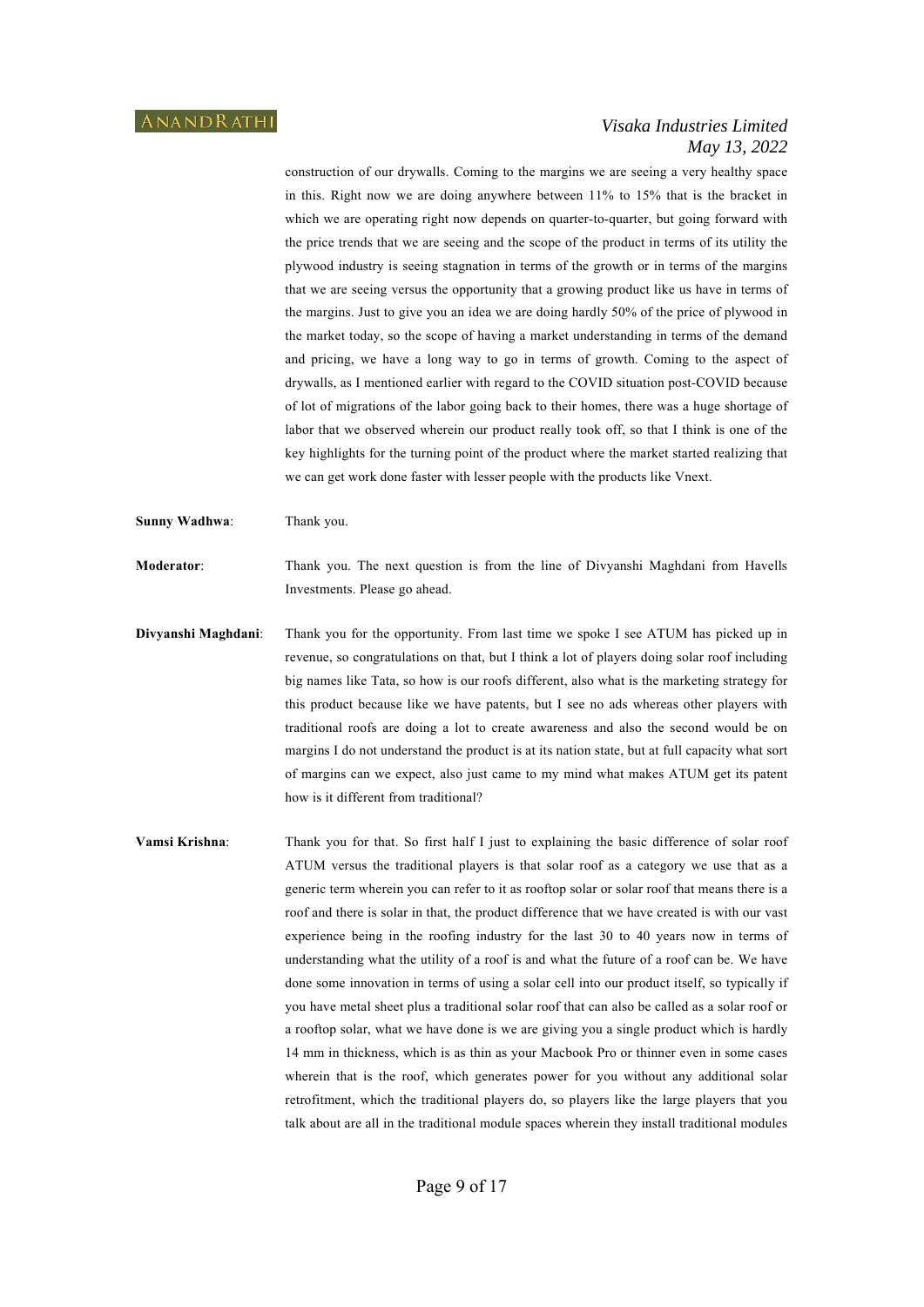on top of existing or new roofs. ATUM is a roof that goes as the base itself on the metal structure with generating roof by itself, so that is a quick easy explanation to what really ATUM roof is and that is where the real innovation is wherein we could get a patent in the US as well because of this differentiation I am sure all of you have heard of Tesla solar roof, which create a lot of noise and lot of market buzz wherein in spite of that we were able to achieve our solar roof patent in the United States because we are actually a roof that generates power whereas competitors like Tesla solar roof still go and sit on an existing roof so that is the major difference. Just to give you direction in which we are going to start off with, we are actually targeting the B2B space wherein the product acceptance and understanding is more easy and getting us conversions. We have recently got good orders in Q4 from the Piramal Group, from Serum Institute, from Rainbow Hospitals, from Amar Tech Centers, from STC international, so various hospitals, various government railways and the other institutes private and public are observing the key difference wherein ATUM is really adding value in terms of the power and the roof combination. Apart from that we are also in the lowest area in demand in terms of the highest energy generation, what I mean by that is in hardly 60 square feet of space roof area we can generate one kilowatt of power, which is almost equal to 4.5 units whereas traditional players do it at least 80 to 100 square feet and above, so that is really the core difference. Talking about the margins, yes, we are too early to talk about margins in this division as you rightly said, but on a full capacity on a larger scheme of things we can look at anything between 10% and 15% is what we are expecting.

- **Moderator**: Thank you. The next question is from the line of Karan Asli from Maximal Capital. Please go ahead.
- **Karan Asli:** Thanks for the opportunity and congrats on a great Q4. Few questions from me on the building product segment, what is the price hike we have taken in roofing in Q4 and Q1?
- **Vamsi Krishna:** Sure, so in Q4 we were able to take about Rs.5 to Rs.10 anywhere between that, I do not want to disclose too much about the current quarter going on obviously, but I can tell you that we are on the right track, we have got some good indications in terms of price increase and acceptance of that in the market so we are in a positive trend on that front.
- **Karan Asli:** So directionally we should see some higher realization in Q1 versus Q4 that is different?
- **Vamsi Krishna**: I will refrain to comment on that because the geopolitical situation has been quite vary at that especially for the raw material prices and the logistic prices, so I would say that we should look at it a little conservatively, but we should be doing a good Q1 as well.
- **Karan Asli:** Got it and how is the ramp up of the new AC roofing facility at UP coming up so I know we just commercialized it some time back, so how are we expecting it to contribute in this first quarter, will we get the meaningful utilization level of it?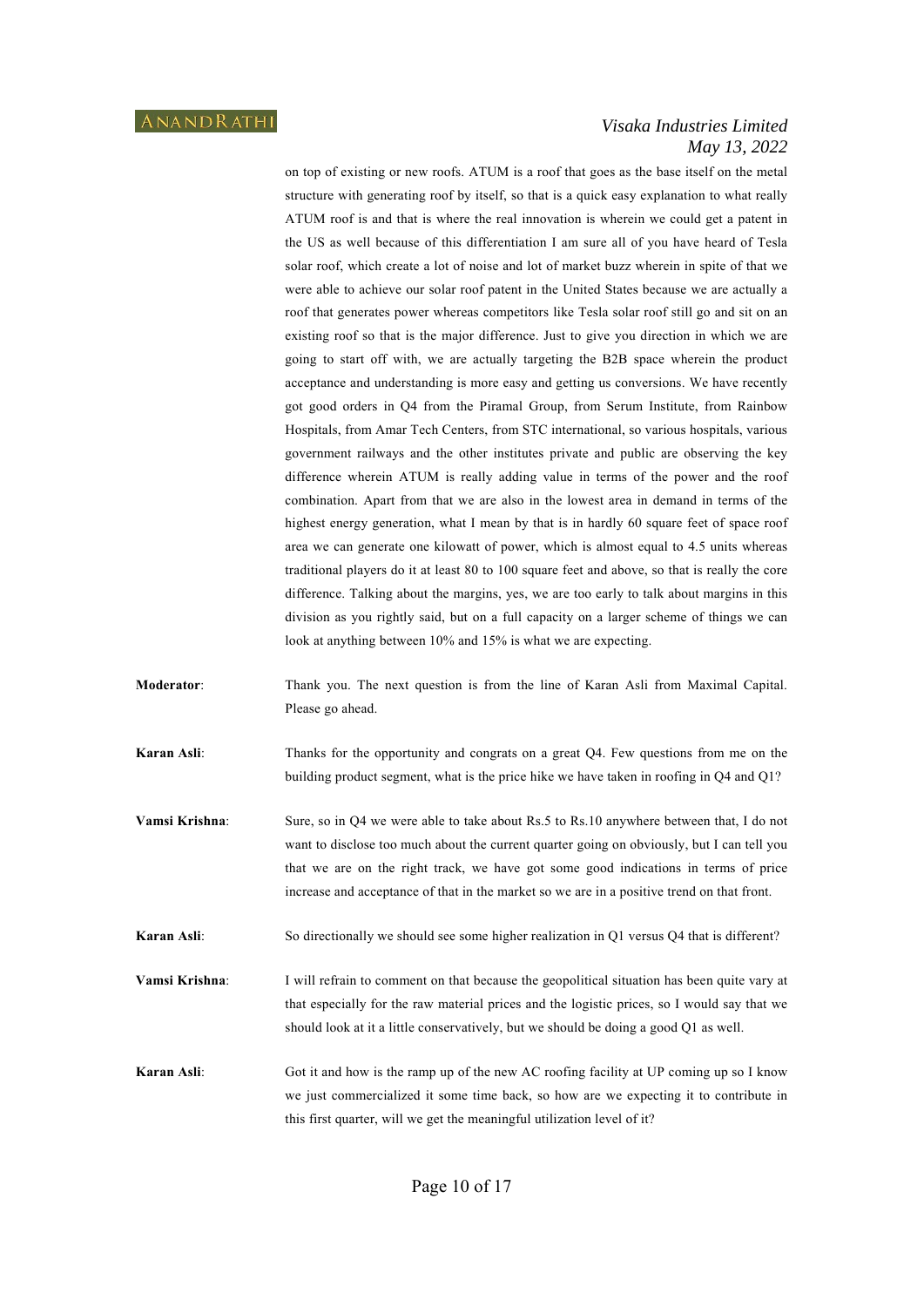- **Vamsi Krishna**: I think to really give you an idea because of the COVID delays internationally, we did have a slight delay, we were expecting the product to announce commercial production by April actually, but this year maybe, this quarter maybe the last month would be the June month we may be getting good contribution from that plant, but the rest of the year we would be getting a serious contribution from that plant and just to mention that plant has also been completely installed with ATUM solar roof, actually the entire power consumption for that facility is netted off with the power we generate by our own products, so that is an interesting spinoff for that project.
- **Karan Asli**: That is great to hear.

**Moderator:** Sorry to interrupt, please come back in the queue.

**Vamsi Krishna**: Sure.

**Moderator:** Thank you. We will now move to the next question from the line of Shivan Sarvaiya from JHP securities. Please go ahead.

- **Shivan Sarvaiya:** Thank you for the opportunity. Sir, I had a couple of questions, first is on the fibre cement board, you said that these boards are 50% cheaper than ply and there is a possibility of substitution, my question is that if we are cheap then why has it not been substituted already because it would be a very, very logical thing to do right, so what are the hindrances that one faces using the product that is my first question?
- **Vamsi Krishna**: Great question, this is actually one of the back to basics of sorts where the people working on the product and the distribution that we have is quite small compared to the entire plywood network, just to give you an understanding, we are hardly 20% of our network of plywood so that is where one of our key ground work is happening wherein we are working to increase our numbers drastically in terms of our distribution pattern and the people who work with it, so people like carpenters and applicators in terms of doing carpenter makes and applicator makes are continuous focus and job is to increase the amount of awareness that our product has in an existing large base of the plywood network. Just to give you another context we have almost around 60% to 70% of the gypsum network on the other hand where people are already familiar to use a product like drywall, which gypsum also comes into that category so that is where our acceptance has been way more in terms of familiarity and use of product though we are apples-to-apples in terms of pricing, the utility of the Vnext boards is far superior to gypsum boards so the acceptance is quite high in that area. Going forward, yes, we definitely see that as we increase our base in the plywood space definitely we can get stronger rising demand in that space along with acceptance into mass scale projects as we are seeing today, so that is just an idea for you.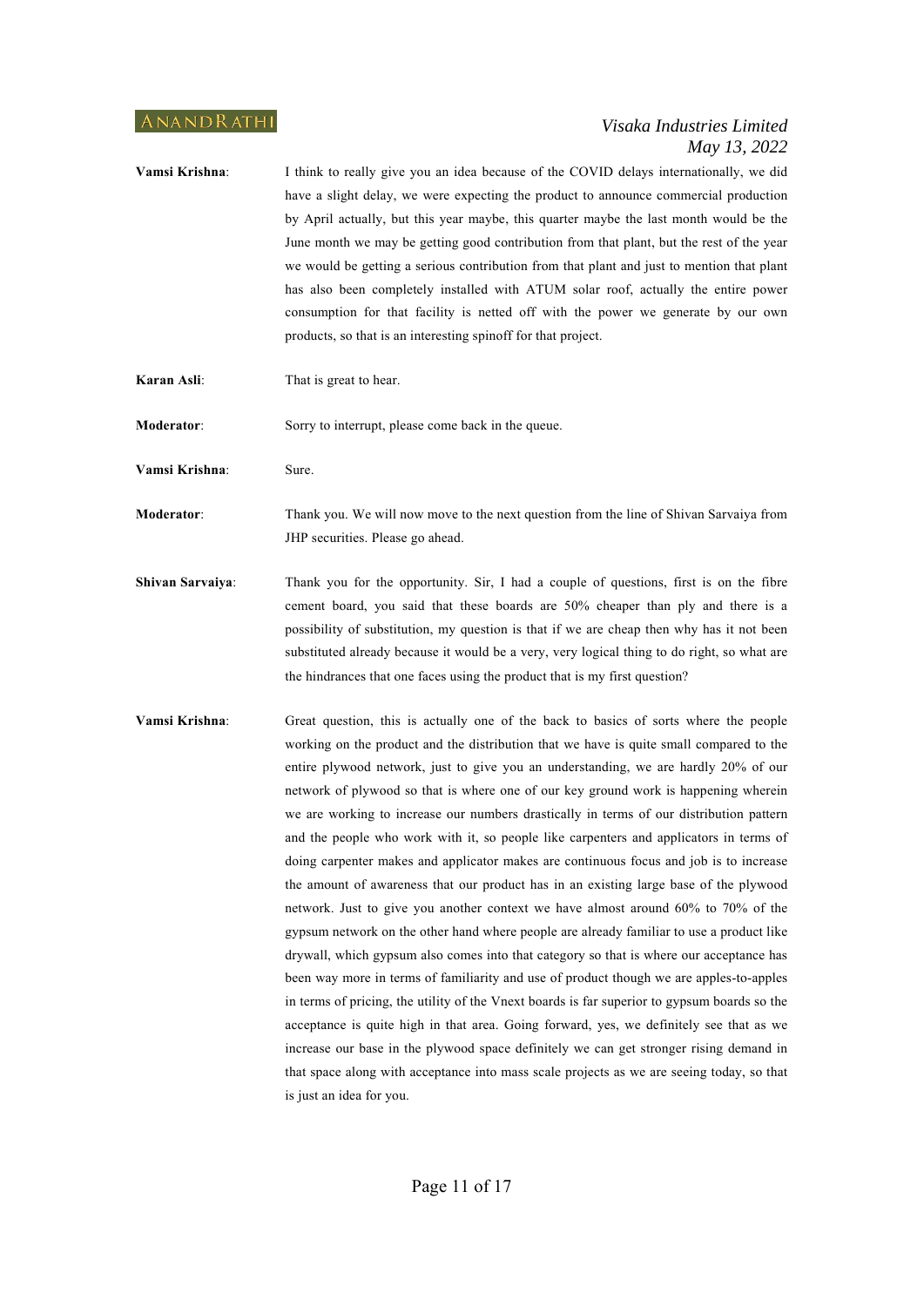- **Shivan Sarvaiya:** Sir, just one followup on this, when we look at the large furniture manufacturers like any of these IKEAs of the world or the Pepperfry and Urban Ladder, etc., the institutional furniture manufacturing, one does not see the fibre cement boards as they material in their products, so what would be the reason because one would have expected at least the leaders in the industry to start much, much earlier if it is a viable substitute?
- **Vamsi Krishna:** I would just like to point out that the international market is very different from our market in terms of the plywood uses, so to give you an example the drywall space that we are concentrating on which uses brick walls or fly partitions has been a huge target for us, so that is where we are entering. If you look at the international segment drywall has been a very well accepted product there, so the product fit is very accurate in that space. Coming to IKEA and others of sorts in terms of the furniture space, yes, definitely fibre cement board has a heavy density; the density is much higher compared to alternate products that we see so the product fit in that space is quite different, so we are also not targeting movable furniture and those sorts of applications. We are targeting more of carcassing and plywood partition that is where actually our core volumes and spread is, so I hope I could give you a distinction between the applications.
- **Shivan Sarvaiya**: Yes, Sir, got it and my second question is on ATUM, in your previous call said that approximately 30% to 35% **(inaudible) 47:32** different sorts of things?
- **Vamsi Krishna:** Surely, so the difference is actually 30% to 40% that is what I said, 30% to 40% comes with the method of laying, so right from the product that we have created in-house to the installation mechanisms that are followed in the market everything is different compared to traditional, the TV channels, the fixing mechanisms, the entire installation methods are quite different from the traditional methods wherein we maximize the area on use with the power generation, so that is the difference that I was mentioning that we take hardly 60 square feet for one kilowatt of power we generates 4.5 units versus 100 square feet of traditional, which generates one kilowatt, so that is really the difference that we play with. Today in the market, yes, people are trying to come and make  $100 \times 80$  square feet, but we still see a big advantage in terms of the value creation that we have so that is the thing.

**Moderator**: Thank you. The next question is from the line of Chirag Shah an Individual Investor. Please go ahead.

**Chirag Shah**: Good evening, Sir. Congratulations on a good set of numbers. Sir, my question was with regards to the export market that you had mentioned in your opening remarks, so which countries are you exporting the Fibre Cement Boards to?

**Vamsi Krishna**: Regarding exports I think fibre cement boards has been having a very good acceptance internationally because the groundwork there is very limited because people are already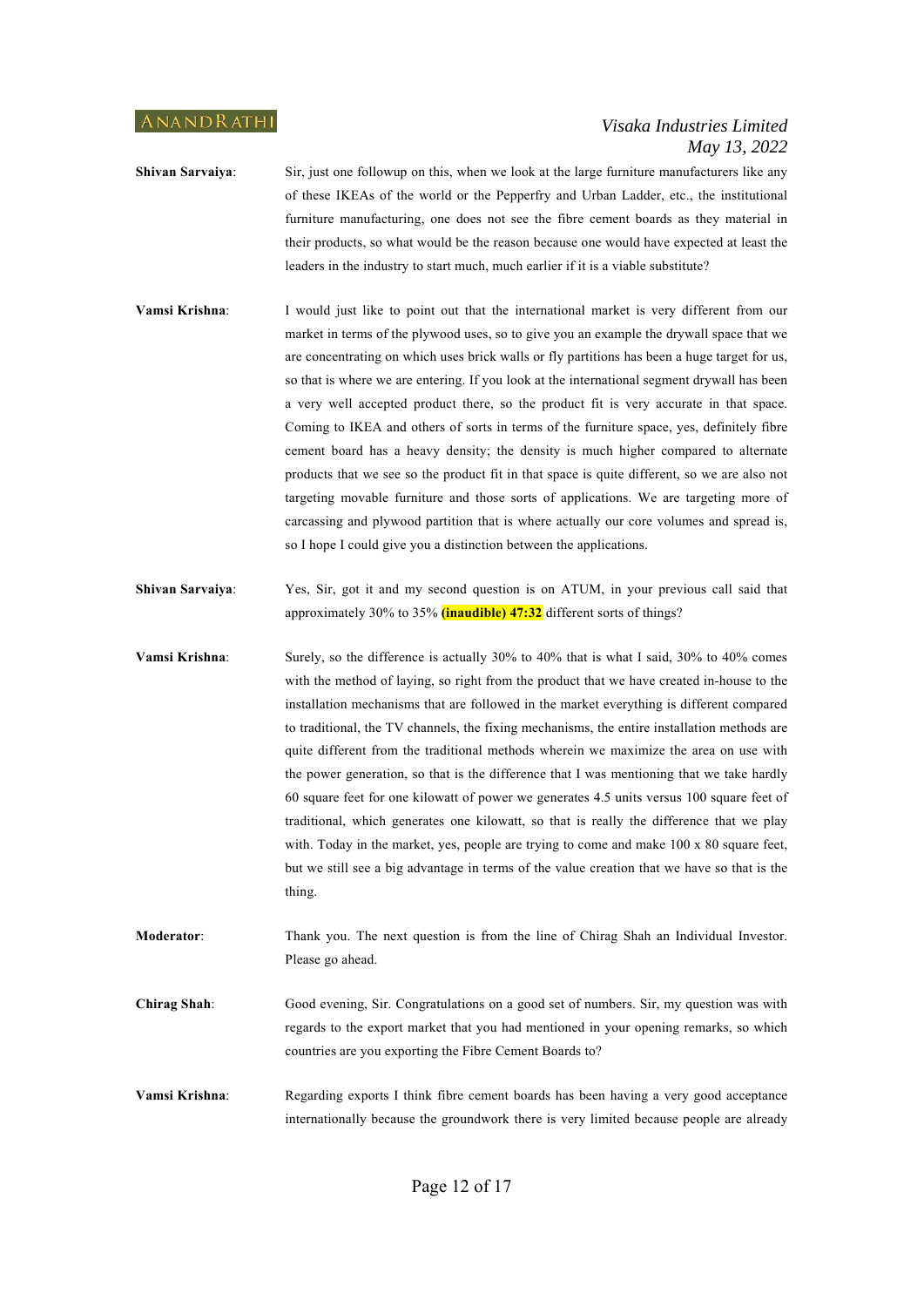aware of the technology of drywalls, so if you look at the middle east, which has been one of our major contributor in terms of our exports, we do it to European countries, we sell to UK, we have sent some quantities to Seychelles, Maldives, so really we are quite spread across the country. We are yet to enter the United States market, but mainly I would say Nepal, the neighboring countries being Myanmar, Nepal, Middle East and Africa that is where the core markets are and UK of course.

**Chirag Shah**: Would the margins be different when compared to domestic and the exports and also are you doing the value added products or the normal boards?

**Vamsi Krishna:** Yes, great. With respect to the competition internationally definitely there is a huge amount of supplies from China and India in terms of the global market if you really look at. Majorly the products that go it depends on country-to-country, so if you take a look at Middle East it is more of a traditional normal product that goes, if you take a look at UK they want a premium product compared to the general market, if we talk at Maldives it is a mix, they want interior products, which are normal for both and they want exterior products, which are of a premium finish, so really to segregate country would be a little difficult, but in the margins point of view we are very selective because of the way the market has blown up in India. Actually if you see traditionally in the last couple of years with our expansion plans we have been very focused on India first whereas there was very good opportunity in the Middle East or other countries where people have tried to enter international markets, but we are the company took a very strong decision wherein we said let us concentrate in India first in terms of the market spread. Definitely we will take advantage of the international market which we have done over the years so today I can happily see that our company has a good foothold in India while we cater to the markets, which is comfortable to the company in terms of margins internationally as well so that is our strategy.

**Chirag Shah**: Thank you so much.

**Moderator**: Thank you. The next question is from the line of Pawan Chopra an Individual Investor. Please go ahead.

**Pawan Chopra:** Thank you for the opportunity. I was just going through the financials and I see the revenues are not supported by the margins, also the debt has gone up, and so can you throw some colour on the same?

**Vamsi Krishna**: Surely, so like I mentioned actually the revenue point of view we got a very good demand on all fronts actually given all the products that we are catering to, the raw material cost and the freight cost had a huge impact on each division on the other side, so just to give you an idea on the traditional business of the roofing sheet the cost increases to 10% upwards and the boards business also had a 13% increase given the geopolitical situation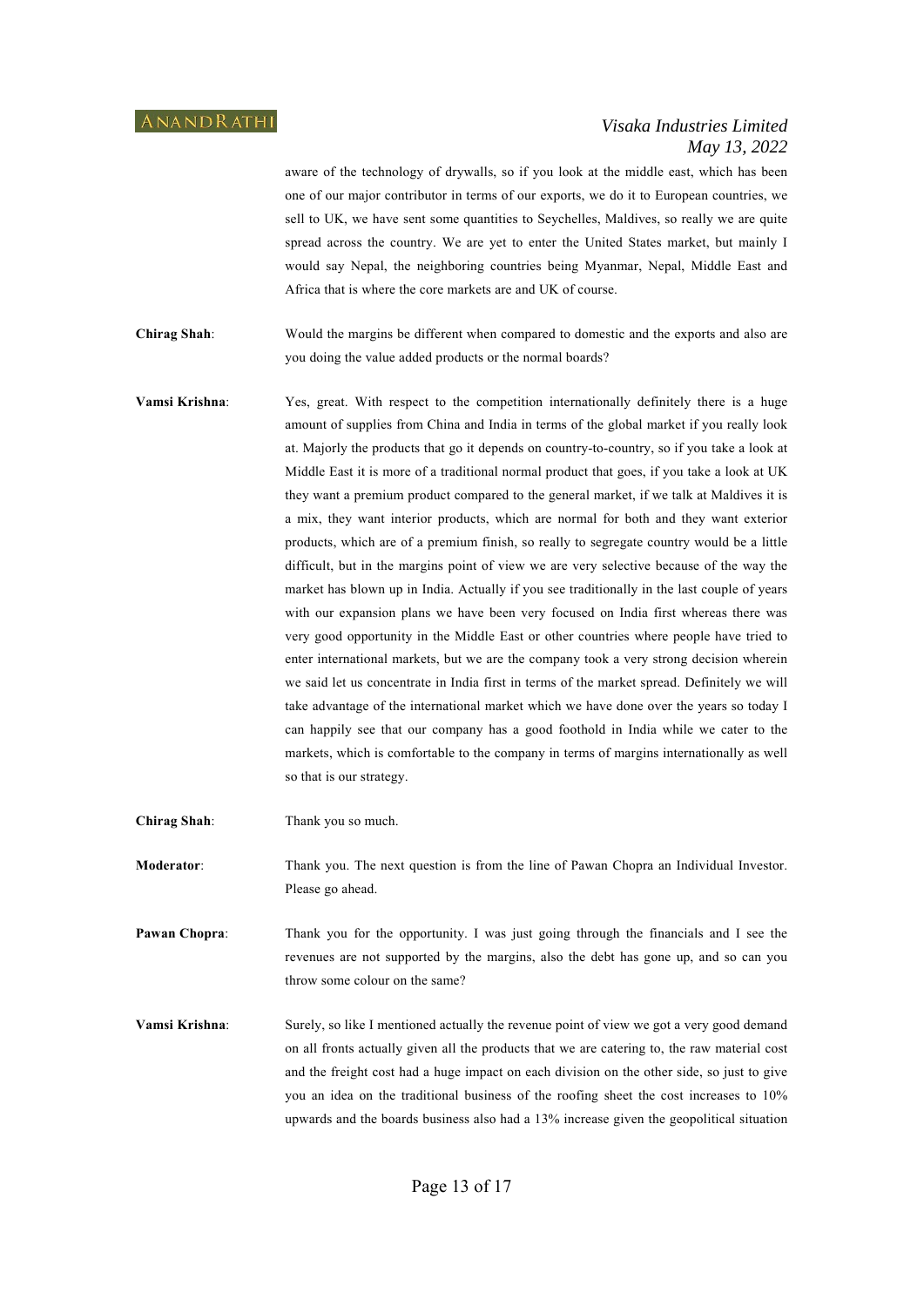and the logistics, so these are the two major reasons why we had an issue in terms of margins, nevertheless we tried to ensure that we are still on the strong base in terms of balancing or counterbalancing their increase, we could do that to the extent that we achieved given that the market could take according to the demand, so that was the reason for the slight dip in terms of the margins even though we got a very good increase in the product acceptance. Going forward definitely as the prices stabilize we will definitely see that the contribution for the products are in line with what is expected because the important thing that we are seeing now is once we create a good base and a good market for our products, the fluctuations that we are seeing today be it because of the war or the China shutdown is obviously not a common situation, so definitely we will see better margins in the months to come. Regarding the debt point of view I think the gross debt has actually increased by about 50 Crores, but we have not availed any term loans for the expansion projects of Udumalpet be it the boards or the panel project that is coming up or the Rae Bareli expansion that we took, which was close to about 150 Crores for the capex, the increase in borrowing is in working capital and short-term loans for the inventories that we had. In spite of that our total debt to equity is 0.28, so we are still on the right track in terms of that.

- **Pawan Chopra:** What kind of margins we are targeting in each segments going forward?
- **Vamsi Krishna**: Actually I think we should maintain the current margin given the situation that is going on; as the situation eases definitely we will be looking at higher numbers.

**Pawan Chopra:** Fine, thank you.

**Moderator**: Thank you. The next question is from the line of Sanjay Shamnani from Kissht. Please go ahead.

- **Sanjay Shamnani**: Good evening, Mr. Krishna. It is a very great opportunity that we are able to understand on Q4 performance of Visaka Industries, so basically I would like to throw or understand some light from you on the segment called yarn and I understand yarn was pretty well performed in this quarter and this current financial year and what is the plan for this segment in terms of growth, expansions and also how can you differentiate this yarn is it a sustainable in terms of sustainability, in terms of whether it is made from 100% raw material from the recycled plastics or how you differentiate this yarn compared to the other peers, which are in the market?
- **Vamsi Krishna**: Thank you for that question actually, if you really see the yarn division has had a very interesting journey since the GST issue as we all are aware during the GST time the textile market took a really huge dip and we were no exception to that, but because of the company's strategy and the decisions that we have taken over time we could have a good year last year in terms of both the GST and the COVID effects in spite of having a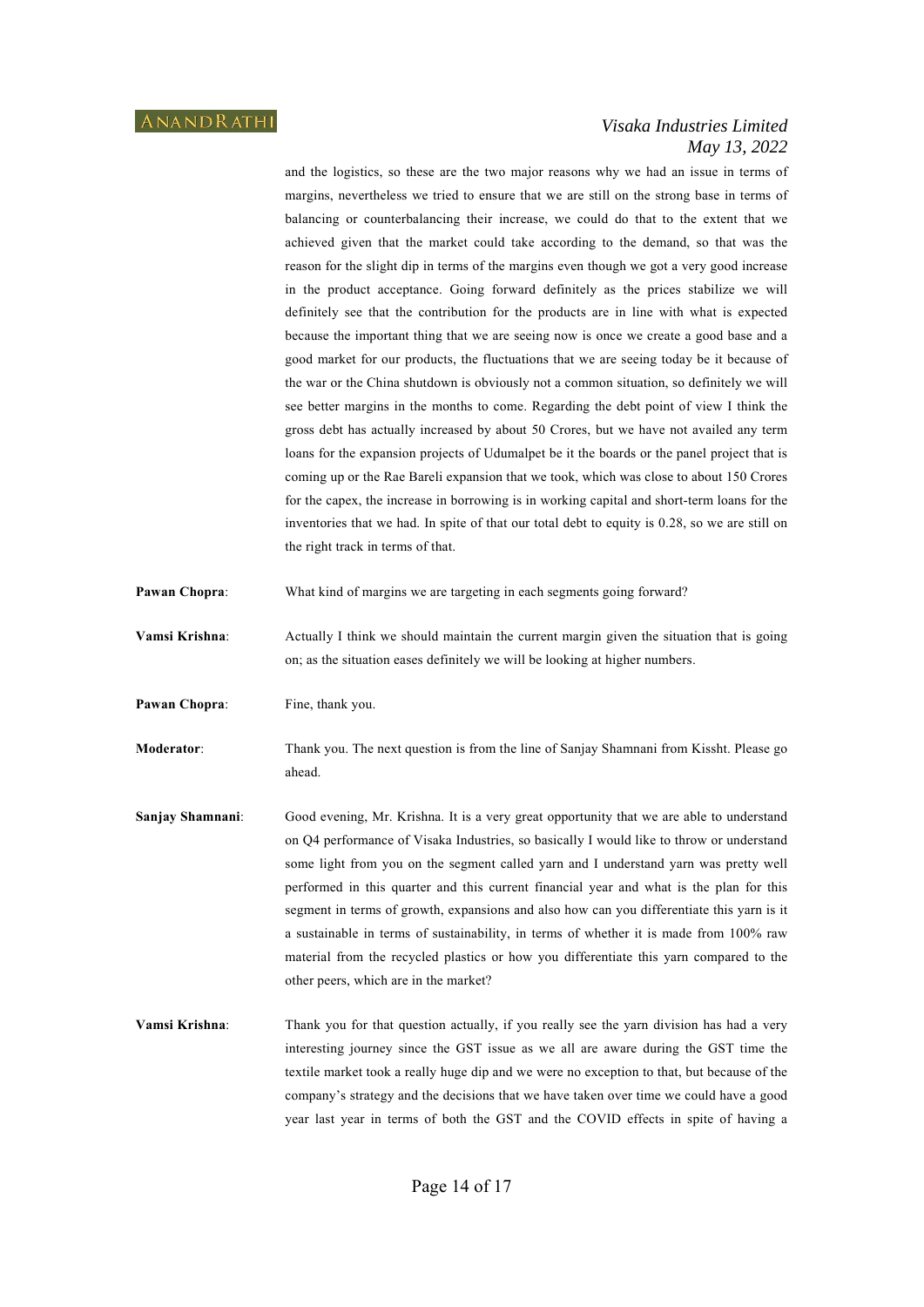serious dip in that space we could catch up to the market and service the demand. While we had these dips our company focused on developing the sustainable yarns that we talk of today wherein we had a different ranges in terms of sustainable, in terms of flame retardant and various other developments that we had done actually, out of those two mentioned yarns actually had a very good pickup from the domestic and international market, so really looking at in terms of the overall share of products and overall a mix of products, we have for a sustainable yarn that is a huge space to start with, we are almost doing around 20% to 25% on a good month in terms of our product split and the other being very interesting application of battery separators, we are supplying our yarn for very interesting space in the batteries so most of the batteries today majorly in the battery space are using ions and that is contributing another 20% as well, so a very interesting pivot if you would like to call it in terms of the down periods that we had, we utilize that to ensure that we have a good change in terms of our overall outplay and we are looking at anywhere between 10% and 15% growth in terms of the year to come as well in the textiles, so that is an overall picture for you in terms of what we have been doing.

- **Sanjay Shamnani:** Just a small question, it will not be taking 30 seconds, we understand a new plant has been operational specifically with respect to the AC sheet business, so can you throw some light for this new segment in future?
- **Vamsi Krishna**: Surely, as I have mentioned earlier our full capacity in terms of the product output, the product supply will be coming in from the next month onwards, I think almost about nine months we should see a good contribution from our new plant from Rae Bareli, we see that the growth rate and the product demand is good in that market and we are looking forward for the product supply in that space. Thank you.
- **Sanjay Shamnani**: Thank you.
- **Moderator:** Thank you very much. We will move to the next question from the line of Shivan Sarvaiya from JHP Securities from AlfAccurate Advisors Limited. Please go ahead.
- **Shivan Sarvaiya:** Thank you for the followup. Sir, my question is on ATUM just to continue, you said the major difference where you can see efficiencies on the method of laying the products so that our patents are on the product itself or on the methodology or on both of them?
- **Vamsi Krishna**: So, the patent is on the product that is what the patent achieved and the method of laying or the accessories which we have filed patents those patents are pending actually, so we file patents individually for both the product and the installation accessories as well.
- **Shivan Sarvaiya:** The second question on the ATUM itself, so the product you said that it is a roof in itself, so the roof that has been used is the cement fibre roof or which is asbestos or nonasbestos, if you could just give some colour there?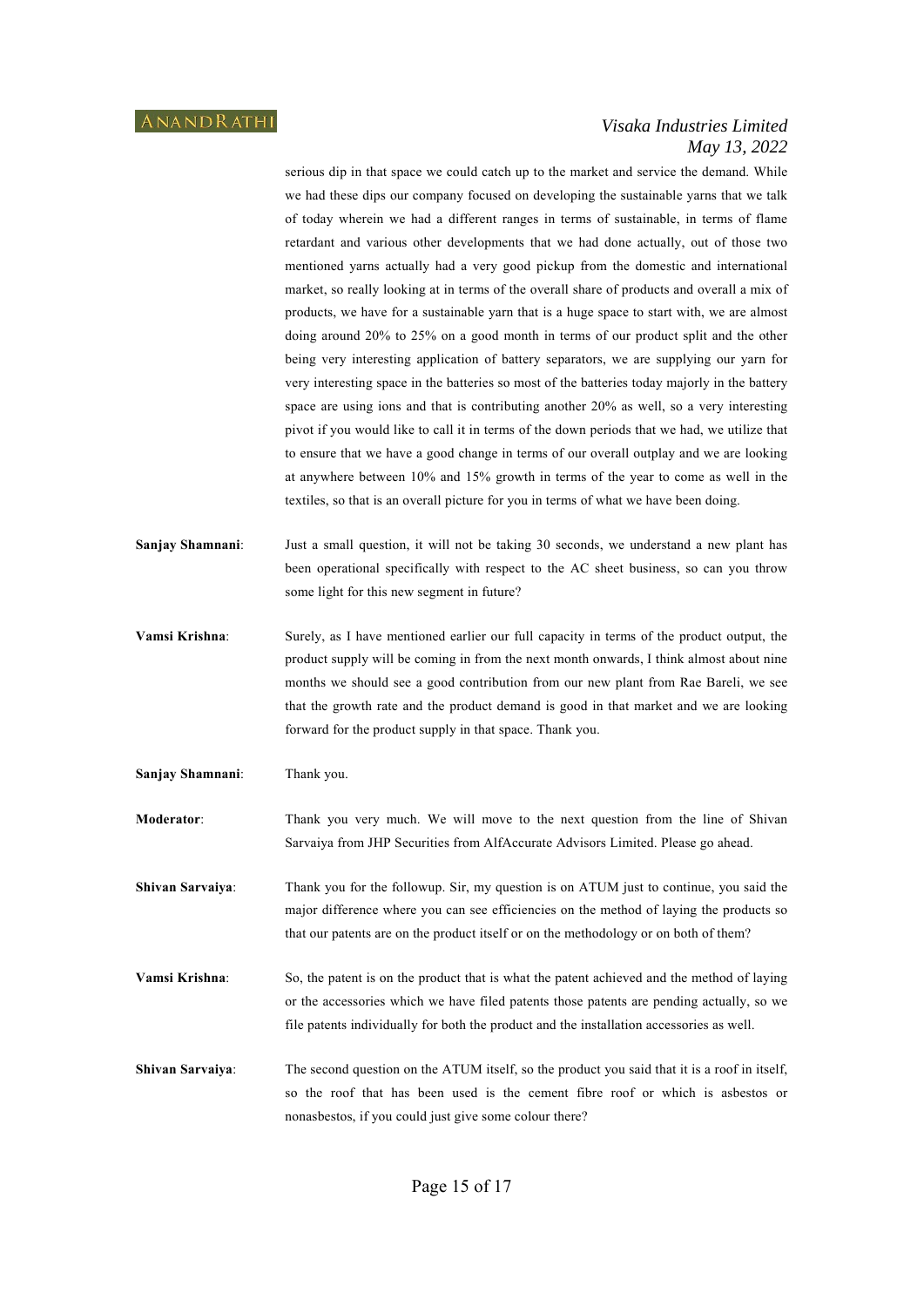**Vamsi Krishna:** Absolutely, I think great question, I always keep stressing on the R&D that we keep doing, so we make both which is our nonasbestos product which we launched to cater to the housing or the development market. We actually went ahead and did further R&D from that product where we could make a version of our Vnext boards, which actually goes into our ATUM and that is really the core of our innovation that is nonasbestos as well, we are seeing a very good demand for that from the export markets as well, we have exported to Thailand, Bhutan and Dubai and Kenya, so we are really reaching out in terms of the product innovation and the utility itself.

**Moderator**: Thank you very much. In the interest of time, this was the last question for today. I now hand the conference over to management for closing comments.

**Vamsi Krishna**: Thank you everybody for joining us today. I think we had a very extensive discussion in terms of where the company is and where we are heading to and as we always look at from Visaka point of view, we always try to add innovative touch points to the products that we do, be it on traditional products like the textiles where we faced an uncertainty a couple of years back and we are very happy to tell you that with our R&D and with our strategy today we are seeing a positive situation and a good sign of growth for the textile division. We would be looking at entering new or more interesting spaces with our products in terms of sustainability and the battery space. Given the product range of Vnext, which is a very strong in terms of our sustainability and we are very happy to share that using Vnext boards has become a positive for many of the constructions coming up in terms of sustainability rating, people are getting awarded LEED certified buildings more easily with the use of our Vnext products. We are very happy to share that we are the least carbon emissions in the building industry of having hardly 36 kg per ton of production compared to 2:1 2 tons to one ton of steel or 1:1 of concrete. Because of these we have been awarded the business world 24th most sustainable company in the whole of India because of our sustainability initiatives. Coming to ATUM, we are having a very interesting outlook in terms of the new projects, the new constructions that are coming up, any and every building that needs a roof along with a power that needs to be generated, ATUM is there and is the right fix in terms of commercial, industrial or residential, we are really seeing a very positive and an innovative approach from the buyers, most people are very excited to see something like ATUM and only time will tell in terms of real deployment what we are seeing and experiencing today. Along with that the entry of forward integrated initiatives to help our core products, which is the Vnext, the textile and the ATUM in terms of ATUM Charge is really why the company is heading towards. We are here to make a difference, as innovative as possible to create the largest impact that we can with the products that we create that is really what we are trying to do and really look forward to the coming years. Thank you everybody for joining us today.